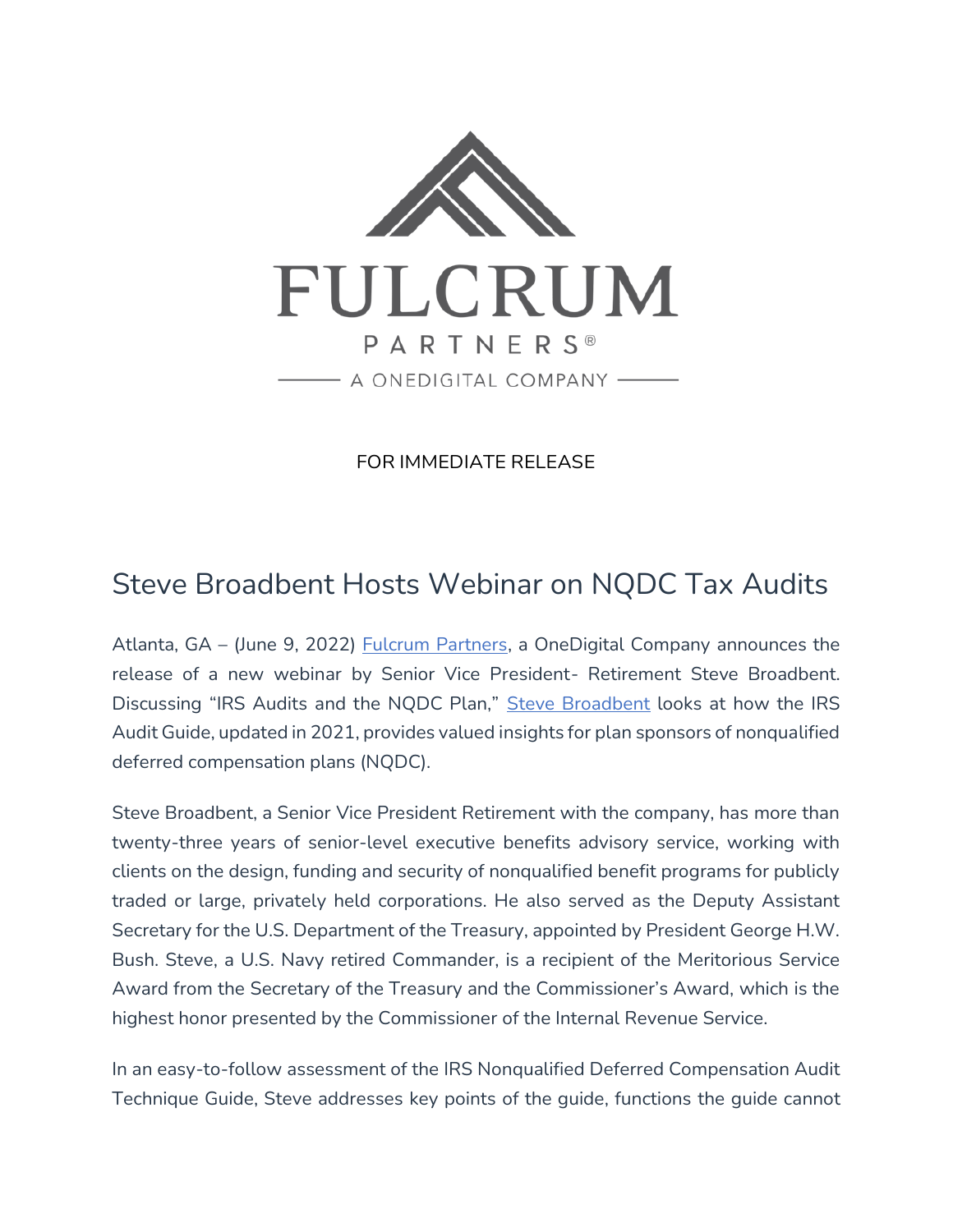provide, and how organizations can benefit from the guide recognizing it as an auditor's "playbook".

The recorded webinar is available to view without registration on *Deferred Compensation News* at <https://fulcrumpartnersllc.com/2022/06/09/nqdc-tax-audits/> No preregistration is required to view *[IRS Audits and the NQDC Plan](https://fulcrumpartnersllc.com/2022/06/07/nqdc-tax-audits/)* with Steve Broadbent. Viewers with questions or who would like to be contacted after watching the webinar are invited to contact Steve Broadbent directly. Contact information is included as part of the recorded webinar.

Learn more about Steve Broadbent and other executive benefits specialists at Fulcrum Partners, a OneDigital Company [\(fulcrumpartnersllc.com/team/\)](https://fulcrumpartnersllc.com/team). To find out more about how organizations and executives can benefit from the use of nonqualified deferred [compensation](https://fulcrumpartnersllc.com/409a-nonqualified-deferred-compensation/) (NQDC) plans, follow *[Deferred Compensation News.](https://www.fulcrumpartnersllc.com/news/)*

## **About Fulcrum Partners, a OneDigital Company**

Fulcrum Partners (fulcrumpartnersllc.com). With a team of experienced industry professionals who serve with diverse skillsets, targeted experience and in-depth expertise in executive compensation and benefits consulting, the financial professionals at Fulcrum Partners, a OneDigital Company, focus on an integrated approach to the design, financing and plan administration of executive benefits programs. Originally founded in 2007, today the company is part of the OneDigital advisory firm and has executive benefits advisory offices in Atlanta, Georgia; Chicago, Illinois; Charleston and Bluffton, South Carolina; Cleveland, Ohio; Delray Beach, Orlando and Ponte Vedra, Florida; Los Angeles and Irvine, California; Portland, Oregon; Salt Lake City, Utah; Dallas/Fort Worth, Texas and Washington D.C.

## **About OneDigital**

OneDigital delivers strategic advisory consulting and technology-forward solutions to more than 85,000 employers across the nation. As employee health care, wellness, and workplace benefits continue to converge, businesses of all sizes have relied on OneDigital's exceptional advisory teams for counsel in employee benefits, wellbeing, human resources, pharmacy consulting, property and casualty solutions, as well as the retirement and wealth management services provided through OneDigital Investment Advisors. OneDigital's commitment to technology and innovation enables its 3,000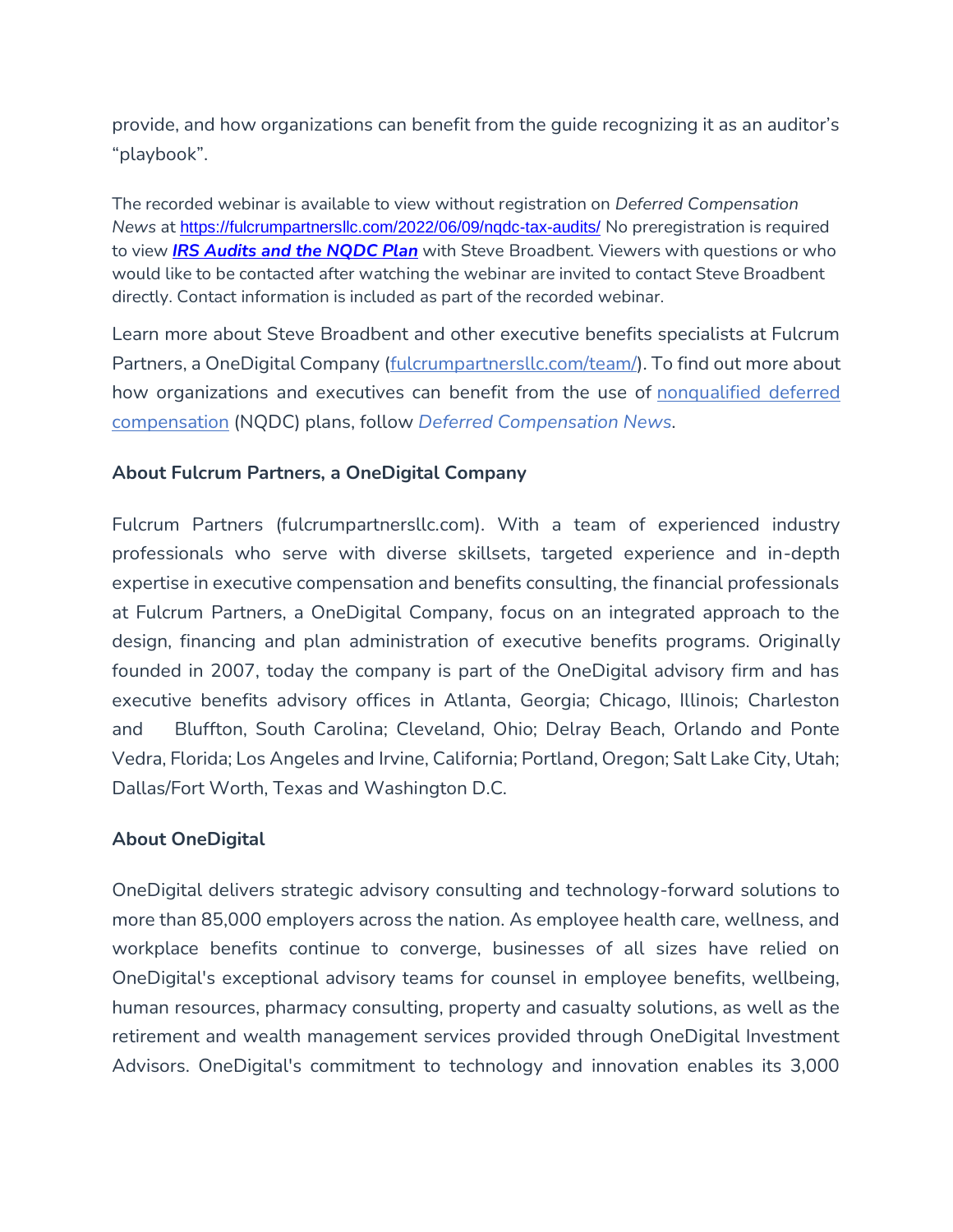advisors to deliver the most modern and intuitive customer experience anywhere in the industry.

OneDigital has been named as a Best Place to Work in Insurance by Business Insurance. For more information, visit [OneDigital.com.](https://www.onedigital.com/)

*This material has been prepared for informational purposes only, and is not intended to provide, and should not be relied on for, accounting, legal or tax advice. Any tax advice contained herein is of a general nature. You should seek specific advice from your tax professional before pursuing any idea contemplated herein. Please consider the investment objectives, risks, charges, and expenses carefully before investing in Mutual Funds. The prospectus, which contains this and other information about the investment company, can be obtained directly from the Fund Company or your financial professional. Be sure to read the prospectus carefully before deciding whether to invest.*

*Securities offered through Lion Street Financial, LLC (LSF) and Valmark Securities, Inc. (VSI), each a member of [FINRA](http://www.finra.org/) and [SIPC.](https://www.sipc.org/) Investment advisory services offered through Lion Street Advisors, LLC (LSA) and Valmark Advisers, Inc. (VAI), each an SEC registered investment advisor. Please refer to your investment advisory agreement and the Form ADV disclosures provided to you for more information. VAI/VSI and LSF/LSA are nonaffiliated entities and separate entities from OneDigital and Fulcrum Partners.*

*Unless otherwise noted, VAI/VSI, LSF/LSA are not affiliated, associated, authorized, endorsed by, or in any way officially connected with any other company, agency or government agency identified or referenced in this document.*

*[Lion Street Advisors](https://lionstreet.com/wp-content/uploads/2021/05/Lion-Street-Advisors-Form-CRS-2020-10-30.pdf) // [Lion Street Financial](https://lionstreet.com/wp-content/uploads/2021/05/Lion-Street-Financial-Form-CRS.pdf)* Contact: Steve Broadbent 770.813.0750 [press@fulcrumpartnersllc.com](mailto:press@fulcrumpartnersllc.com)